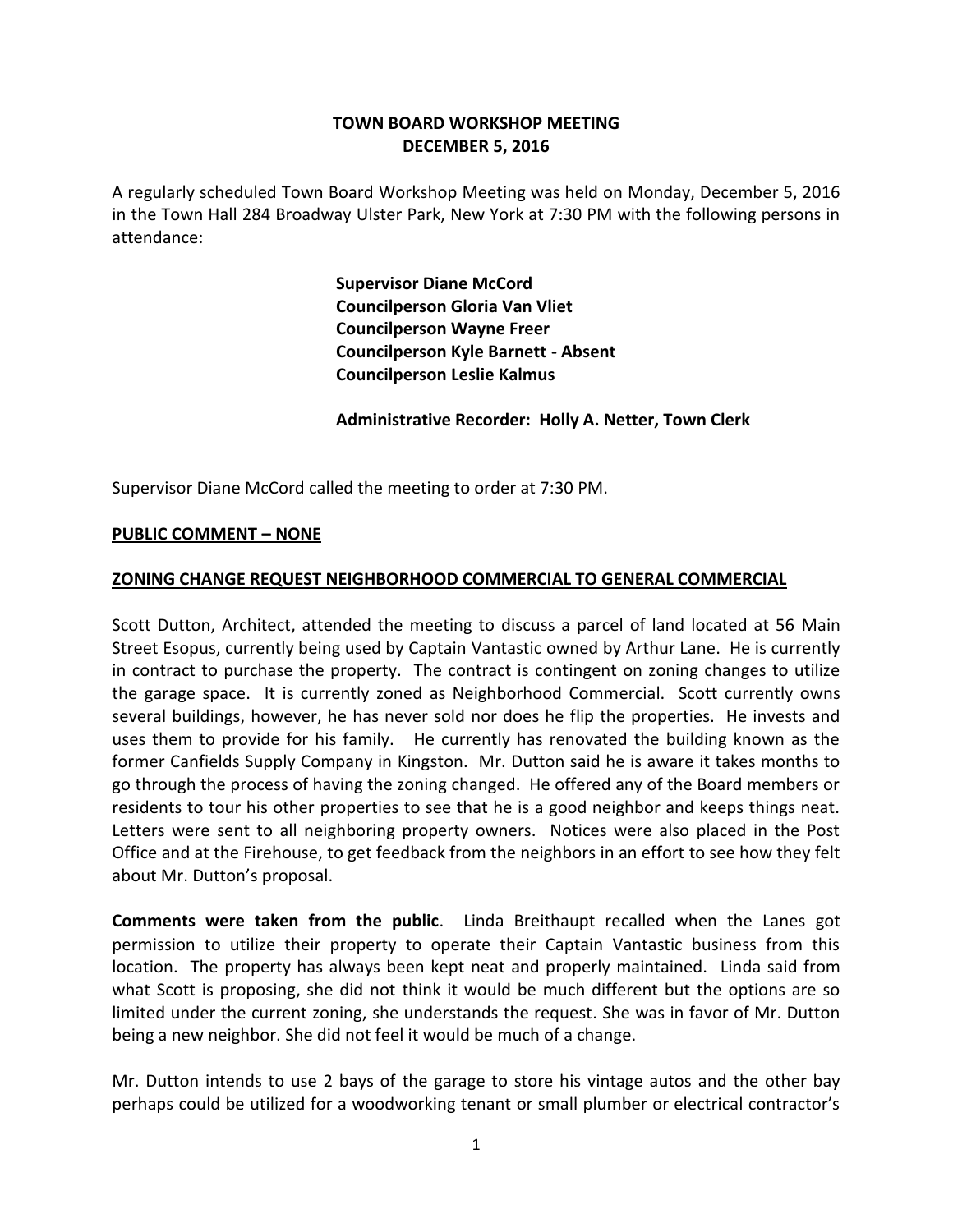dispatch area. He said he is a good neighbor and offers anyone to come to his current sites for an open house.

Councilperson Gloria Van Vliet asked why he couldn't go to the ZBA to obtain a non conforming use permit. Myles Putman, Town Consultant, offered another option to "tweak" the allowable uses in the Neighborhood Commercial Area. Mr. Dutton was interested in that idea. If Mr. Dutton is not capable of having a trade's contractor utilize the third bay, it is cost prohibitive. Myles will review the list to work out what will or will not be acceptable to allow more flexibility while protecting the neighbors. They will review the list at the next meeting. This option would be a text amendment to the existing code verses a change in zoning map. Michael Creeden asked what would happen if the zoning was changed to General Commercial? Some of the existing properties would then be non- conforming. Myles said they would be grandfathered in. There are children in the area and he would not want to see more traffic due to commercializing the area.

The town's people also asked to look into making the intersection a four way stop. Wayne will call the County and will talk to her about placing the stop signs on the other corners. Signs already exist on the Town of Esopus roads.

Options to change the code will run parallel with the tweaking of the uses.

Myles gave the Board a list on permitted uses and currently there are some non conforming uses presently on variance. He reviewed an older zoning map to show the history in that area. A Public Hearing will need to be held if the Board decides on a zoning change.

Mr. Dutton thanked the Board for their time.

# **COMPREHENSIVE PLAN PPA – MYLES PUTMAN**

TABLED TO NEXT WORKSHOP DECEMBER 20, 2016

## **DISCUSSION LOCAL LAW TO APPOINT ALTERNATE MEMBERS TO PLANNING OR ZONING**

A sample of the Local Law to appoint Alternate Planning Board and Zoning Board of Appeals Members to serve in the Town of Esopus was given to the Board. Supervisor McCord will email a copy of the Local Law to Myles for review.

## **TRANSFER STATION ROOF**

Lenny took the roof off of the old Dog Kennel and moved it to the entrance of the trailer. Councilperson Wayne Freer suggested installing rubberized traction or thin grating to give patrons traction. Councilperson Freer will talk to Lenny.